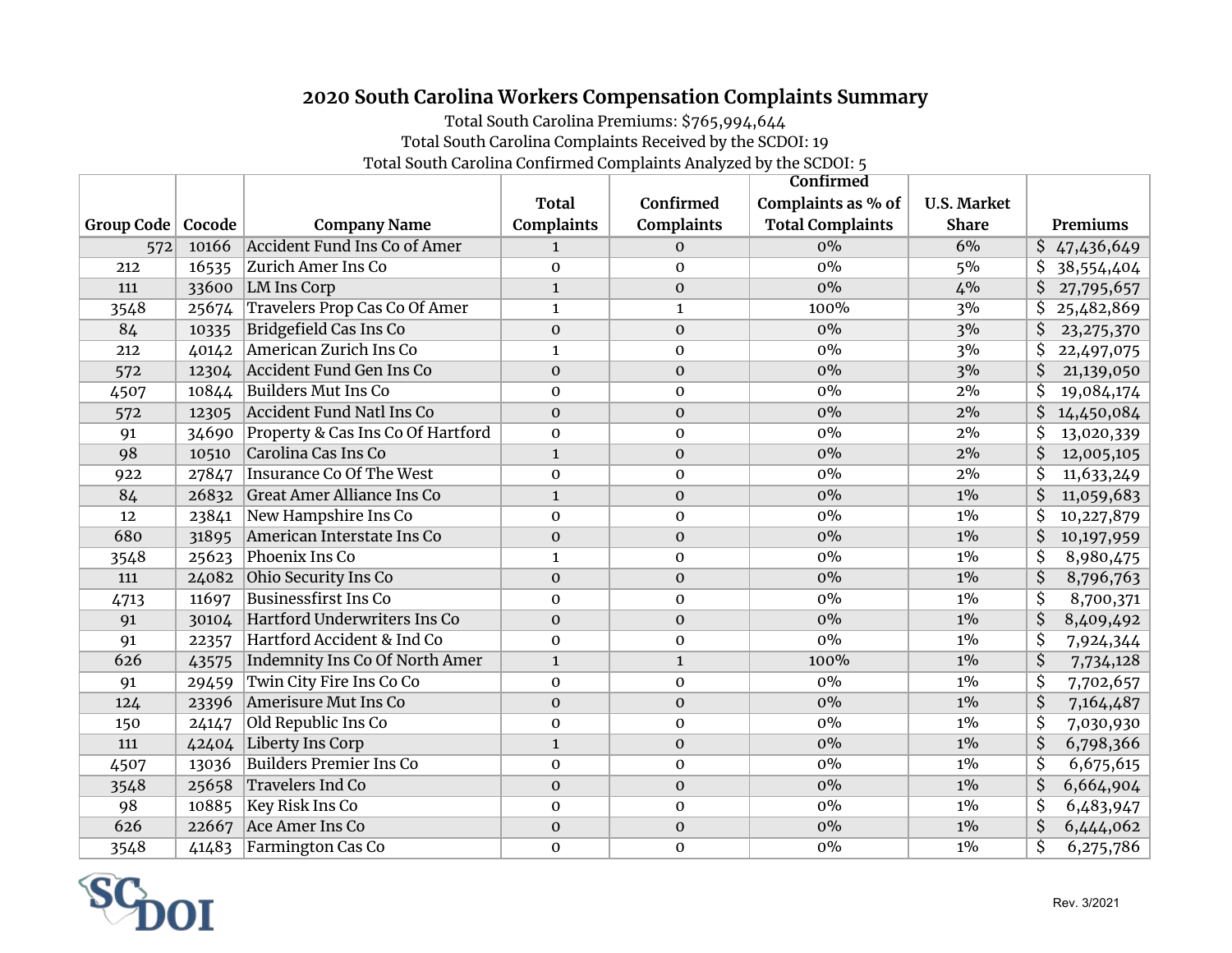| 1279 | 11150 | Arch Ins Co                         | $\mathbf{0}$     | $\mathbf{0}$     | $0\%$ | $1\%$ | \$                      | 5,990,361 |
|------|-------|-------------------------------------|------------------|------------------|-------|-------|-------------------------|-----------|
| 7    | 13935 | <b>Federated Mut Ins Co</b>         | $\Omega$         | $\mathbf{0}$     | $0\%$ | $1\%$ | \$                      | 5,911,271 |
| 785  | 27626 | Firstcomp Ins Co                    | $\boldsymbol{0}$ | $\mathbf 0$      | $0\%$ | $1\%$ | \$                      | 5,712,079 |
| 3548 | 25666 | <b>Travelers Ind Co Of Amer</b>     | $\mathbf 0$      | $\mathbf 0$      | $0\%$ | $1\%$ | $\overline{\mathsf{S}}$ | 5,534,113 |
| 2538 | 25011 | <b>Wesco Ins Co</b>                 | $\mathbf{O}$     | $\boldsymbol{0}$ | $0\%$ | $1\%$ | \$                      | 5,528,630 |
| 124  | 19488 | Amerisure Ins Co                    | $\mathbf 0$      | $\mathbf 0$      | $0\%$ | $1\%$ | \$                      | 5,450,980 |
| 31   | 31470 | Norguard Ins Co                     | $\mathbf{0}$     | $\mathbf{0}$     | $0\%$ | $1\%$ | \$                      | 5,069,935 |
| 150  | 12262 | Pennsylvania Manufacturers Assoc    | $\mathbf 0$      | $\mathbf 0$      | $0\%$ | $1\%$ | \$                      | 5,017,586 |
| 572  | 29157 | United WI Ins Co                    | $\mathbf{O}$     | $\mathbf{O}$     | $0\%$ | $1\%$ | \$                      | 4,744,467 |
| 280  | 32700 | Owners Ins Co                       | $\mathbf{0}$     | $\mathbf 0$      | $0\%$ | $1\%$ | \$                      | 4,640,179 |
| 3494 | 11828 | Stonewood Ins Co                    | $\mathbf{0}$     | $\boldsymbol{0}$ | $0\%$ | $1\%$ | \$                      | 4,628,428 |
| 111  | 23035 | Liberty Mut Fire Ins Co             | $\mathbf{0}$     | $\mathbf{0}$     | $0\%$ | $1\%$ | \$                      | 4,558,466 |
| 291  | 13045 | Northstone Ins Co                   | $\mathbf{O}$     | $\mathbf 0$      | $0\%$ | $1\%$ | \$                      | 4,516,748 |
| 91   | 37478 | Hartford Ins Co Of The Midwest      | $\mathbf 0$      | $\mathbf 0$      | $0\%$ | $1\%$ | $\overline{\mathsf{S}}$ | 4,508,589 |
| 12   | 19399 | AIU Ins Co                          | $\mathbf{O}$     | $\mathbf 0$      | $0\%$ | $1\%$ | $\overline{\mathsf{S}}$ | 4,410,397 |
| 84   | 10701 | Bridgefield Employers Ins Co        | $\mathbf 0$      | $\mathbf{O}$     | $0\%$ | $1\%$ | $\overline{\mathsf{S}}$ | 4,403,363 |
| 3098 | 15105 | Safety Natl Cas Corp                | $\mathbf{O}$     | $\mathbf{O}$     | $0\%$ | $1\%$ | \$                      | 4,349,605 |
| 91   | 29424 | Hartford Cas Ins Co                 | $\Omega$         | $\mathbf{O}$     | $0\%$ | $1\%$ | \$                      | 4,086,463 |
| 12   | 19429 | Insurance Co Of The State Of PA     | $\boldsymbol{0}$ | $\mathbf{O}$     | $0\%$ | $1\%$ | \$                      | 4,066,088 |
| 3548 | 19038 | Travelers Cas & Surety Co           | $\mathbf 0$      | $\mathbf{O}$     | $0\%$ | $1\%$ | \$                      | 3,985,468 |
| 291  | 12372 | <b>BrickStreet Mut Ins Co</b>       | $\mathbf{O}$     | $\mathbf{O}$     | $0\%$ | $1\%$ | \$                      | 3,965,380 |
| 2698 | 11242 | Allied Eastern Ind Co               | $\mathbf{0}$     | $\mathbf{O}$     | $0\%$ | $1\%$ | \$                      | 3,961,891 |
| 3548 | 19070 | <b>Standard Fire Ins Co</b>         | $\Omega$         | $\mathbf 0$      | $0\%$ | $1\%$ | \$                      | 3,950,586 |
| 31   | 20052 | National Liab & Fire Ins Co         | $\mathbf 0$      | $\mathbf 0$      | $0\%$ | $1\%$ | \$                      | 3,939,178 |
| 3363 | 10346 | Employers Preferred Ins Co          | $\overline{2}$   | $\boldsymbol{0}$ | $0\%$ | $1\%$ | \$                      | 3,881,157 |
| 31   | 20044 | Berkshire Hathaway Homestate Ins    | $\mathbf 0$      | $\pmb{0}$        | $0\%$ | $0\%$ | \$                      | 3,794,821 |
| 91   | 27120 | <b>Trumbull Ins Co</b>              | $\mathbf{O}$     | $\boldsymbol{0}$ | $0\%$ | $0\%$ | \$                      | 3,674,460 |
| 2538 | 42376 | Technology Ins Co Inc               | $\mathbf 0$      | $\pmb{0}$        | $0\%$ | $0\%$ | $\overline{\mathsf{S}}$ | 3,671,298 |
| 4670 | 38318 | <b>Starr Ind &amp; Liab Co</b>      | $\mathbf{0}$     | $\mathbf 0$      | $0\%$ | $0\%$ | \$                      | 3,542,553 |
| 111  | 21458 | <b>Employers Ins Co of Wausau</b>   | $\mathbf 0$      | $\pmb{0}$        | $0\%$ | $0\%$ | \$                      | 3,542,228 |
| 3548 | 25682 | Travelers Ind Co Of CT              | $\boldsymbol{0}$ | $\boldsymbol{0}$ | $0\%$ | $0\%$ | \$                      | 3,467,223 |
| 12   | 19445 | National Union Fire Ins Co Of Pitts | $\mathbf{O}$     | $\pmb{0}$        | $0\%$ | $0\%$ | \$                      | 3,422,916 |
| 1332 | 11030 | MEMIC Ind Co                        | $\mathbf{O}$     | $\boldsymbol{0}$ | $0\%$ | $0\%$ | \$                      | 3,410,006 |
| 4905 | 10800 | Premier Grp Ins Co Inc              | $\mathbf{0}$     | $\mathbf{0}$     | $0\%$ | $0\%$ | \$                      | 3,404,595 |
| 626  | 20281 | Federal Ins Co                      | $\mathbf{0}$     | $\mathbf{0}$     | $0\%$ | $0\%$ | \$                      | 3,351,296 |
| 91   | 19682 | Hartford Fire Ins Co                | $\boldsymbol{0}$ | $\mathbf 0$      | $0\%$ | $0\%$ | \$                      | 3,207,119 |
|      |       | 10941 Forestry Mut Ins Co           | $\mathbf{O}$     | $\mathbf 0$      | $0\%$ | $0\%$ | \$                      | 3,204,456 |

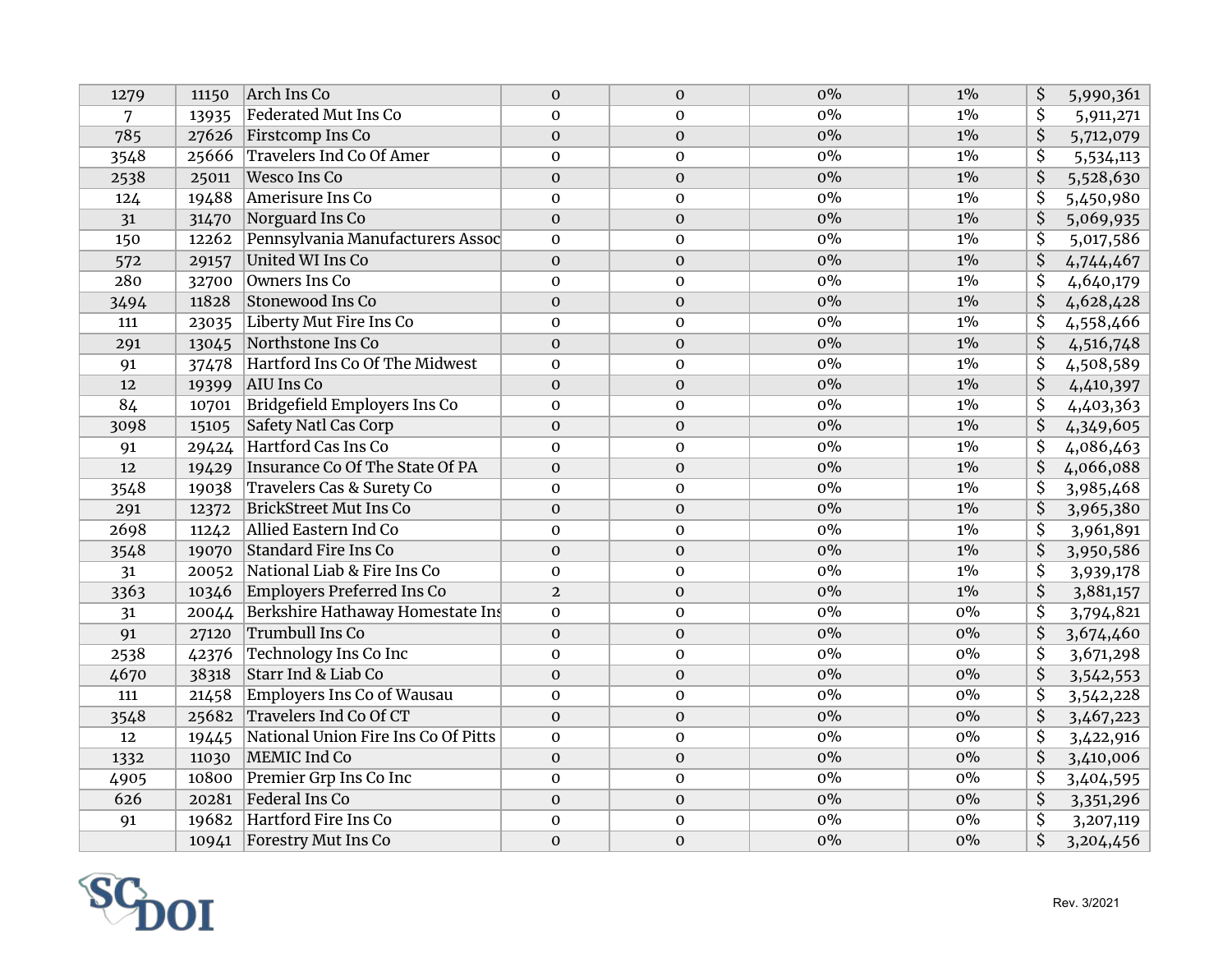| 218  | 20494 | Transportation Ins Co                    | $\Omega$         | $\mathbf{0}$     | $0\%$ | $0\%$ | \$                                   | 3,169,683 |
|------|-------|------------------------------------------|------------------|------------------|-------|-------|--------------------------------------|-----------|
| 158  | 30120 | Znat Ins Co                              | $\mathbf{0}$     | $\mathbf{0}$     | $0\%$ | $0\%$ | \$                                   | 3,162,452 |
| 474  | 32506 | Monroe Guar Ins Co                       | $\mathbf 0$      | $\pmb{0}$        | $0\%$ | $0\%$ | \$                                   | 3,160,602 |
| 968  | 37885 | <b>XL Specialty Ins Co</b>               | $\boldsymbol{0}$ | $\mathbf{O}$     | $0\%$ | $0\%$ | $\overline{\mathsf{S}}$              | 3,127,304 |
| 88   | 36064 | Hanover Amer Ins Co                      | $\mathbf{O}$     | $\mathbf 0$      | $0\%$ | $0\%$ | \$                                   | 3,090,598 |
| 474  | 10178 | <b>FCCI</b> Ins Co                       | $\mathbf{O}$     | $\mathbf{O}$     | $0\%$ | $0\%$ | \$                                   | 3,087,188 |
| 796  | 39217 | <b>QBE Ins Corp</b>                      | $\mathbf{O}$     | $\mathbf{O}$     | $0\%$ | $0\%$ | \$                                   | 3,068,803 |
| 291  | 15137 | Pinnaclepoint Ins Co                     | $\mathbf{0}$     | $\mathbf{O}$     | $0\%$ | $0\%$ | \$                                   | 3,056,798 |
| 150  | 20095 | <b>BITCO Gen Ins Corp</b>                | $\mathbf{0}$     | $\mathbf 0$      | $0\%$ | $0\%$ | \$                                   | 3,034,561 |
|      | 11118 | <b>Federated Rural Electric Ins Exch</b> | $\mathbf 0$      | $\mathbf{O}$     | $0\%$ | $0\%$ | \$                                   | 2,855,092 |
| 626  | 12777 | Chubb Ind Ins Co                         | $\mathbf{O}$     | $\mathbf{0}$     | $0\%$ | $0\%$ | \$                                   | 2,806,569 |
| 1302 | 11240 | American Builders Ins Co                 | $\mathbf{O}$     | $\boldsymbol{0}$ | $0\%$ | $0\%$ | \$                                   | 2,766,200 |
| 3219 | 11126 | Sompo Amer Ins Co                        | $\mathbf{O}$     | $\mathbf 0$      | $0\%$ | $0\%$ | $\overline{\mathsf{S}}$              | 2,746,279 |
| 3548 | 25615 | Charter Oak Fire Ins Co                  | $\mathbf{0}$     | $\mathbf{O}$     | $0\%$ | $0\%$ | $\overline{\mathsf{S}}$              | 2,691,753 |
| 176  | 25143 | State Farm Fire & Cas Co                 | $\Omega$         | $\mathbf{0}$     | $0\%$ | $0\%$ | $\overline{\mathsf{S}}$              | 2,673,592 |
| 218  | 20427 | American Cas Co Of Reading PA            | $\mathbf{O}$     | $\mathbf{O}$     | $0\%$ | $0\%$ | $\overline{\boldsymbol{\mathsf{S}}}$ | 2,667,166 |
| 785  | 12831 | State Natl Ins Co Inc                    | $\mathbf{0}$     | $\mathbf{O}$     | $0\%$ | $0\%$ | \$                                   | 2,569,132 |
| 2698 | 10724 | Eastern Alliance Ins Co                  | $\mathbf{O}$     | $\mathbf{O}$     | $0\%$ | $0\%$ | \$                                   | 2,564,643 |
| 4851 | 18767 | Church Mut Ins Co S I                    | $\mathbf 0$      | $\mathbf{O}$     | $0\%$ | $0\%$ | \$                                   | 2,506,076 |
| 350  | 21261 | Electric Ins Co                          | $\mathbf{0}$     | $\mathbf{0}$     | $0\%$ | $0\%$ | \$                                   | 2,471,169 |
| 91   | 39608 | Nutmeg Ins Co                            | $\mathbf{0}$     | $\mathbf{0}$     | $0\%$ | $0\%$ | \$                                   | 2,456,157 |
| 150  | 36897 | Manufacturers Alliance Ins Co            | $\mathbf{O}$     | $\boldsymbol{0}$ | $0\%$ | $0\%$ | \$                                   | 2,401,234 |
|      | 20400 | Cimarron Ins Co Inc                      | $\mathbf 0$      | $\pmb{0}$        | $0\%$ | $0\%$ | \$                                   | 2,387,400 |
| 474  | 20141 | National Trust Ins Co                    | $\mathbf{O}$     | $\boldsymbol{0}$ | $0\%$ | $0\%$ | \$                                   | 2,337,895 |
| 1309 | 13986 | Frankenmuth Mut Ins Co                   | $\mathbf 0$      | $\pmb{0}$        | $0\%$ | $0\%$ | $\overline{\mathsf{S}}$              | 2,322,505 |
| 4886 | 15742 | 7710 Ins Co                              | $\mathbf{O}$     | $\boldsymbol{0}$ | $0\%$ | $0\%$ | \$                                   | 2,313,941 |
| 169  | 24988 | Sentry Ins Co                            | $\mathbf{O}$     | $\mathbf 0$      | $0\%$ | $0\%$ | \$                                   | 2,283,345 |
| 88   | 41840 | Allmerica Fin Benefit Ins Co             | $\mathbf 0$      | $\boldsymbol{0}$ | $0\%$ | $0\%$ | \$                                   | 2,227,590 |
| 124  | 11050 | Amerisure Partners Ins Co                | $\mathbf 0$      | $\pmb{0}$        | $0\%$ | $0\%$ | \$                                   | 2,092,426 |
| 175  | 45934 | American Compensation Ins Co             | $\mathbf{1}$     | $\boldsymbol{0}$ | $0\%$ | $0\%$ | \$                                   | 2,074,431 |
| 169  | 23434 | Middlesex Ins Co                         | $\mathbf 0$      | $\pmb{0}$        | $0\%$ | $0\%$ | \$                                   | 2,053,129 |
|      | 13528 | <b>Brotherhood Mut Ins Co</b>            | $\mathbf{0}$     | $\mathbf 0$      | $0\%$ | $0\%$ | \$                                   | 2,049,548 |
| 31   | 42390 | Amguard Ins Co                           | $\mathbf{0}$     | $\mathbf 0$      | $0\%$ | $0\%$ | \$                                   | 1,977,441 |
| 291  | 15136 | Summitpoint Ins Co                       | $\mathbf{0}$     | $\mathbf{O}$     | $0\%$ | $0\%$ | \$                                   | 1,925,590 |
| 91   | 11000 | Sentinel Ins Co Ltd                      | $\mathbf 0$      | $\mathbf 0$      | $0\%$ | $0\%$ | \$                                   | 1,907,507 |
| 169  | 28460 | Sentry Cas Co                            | $\mathbf 0$      | $\mathbf 0$      | $0\%$ | $0\%$ | \$                                   | 1,895,671 |
| 31   | 11673 | Redwood Fire & Cas Ins Co                | $\mathbf 0$      | $\mathbf 0$      | $0\%$ | $0\%$ | \$                                   | 1,793,490 |

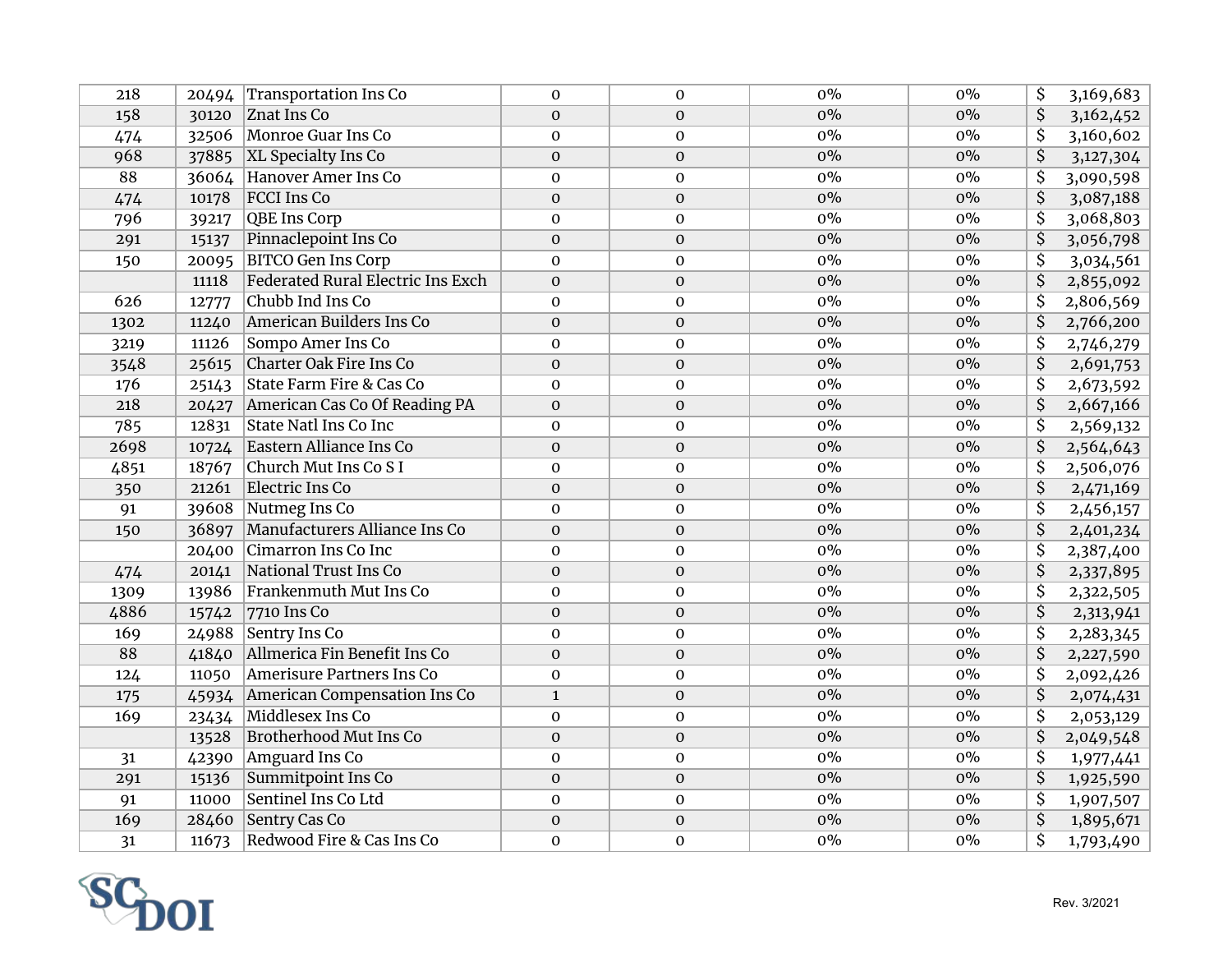| 3363 | 25402 | Employers Assur Co                | $\mathbf{1}$     | $\mathbf{O}$     | $0\%$ | $0\%$ | \$                                   | 1,770,842 |
|------|-------|-----------------------------------|------------------|------------------|-------|-------|--------------------------------------|-----------|
| 796  | 37257 | Praetorian Ins Co                 | $\mathbf{1}$     | $\mathbf{1}$     | 100%  | $0\%$ | \$                                   | 1,705,560 |
| 218  | 20508 | Valley Forge Ins Co               | $\boldsymbol{0}$ | $\boldsymbol{0}$ | $0\%$ | $0\%$ | \$                                   | 1,698,966 |
| 218  | 20443 | Continental Cas Co                | $\pmb{0}$        | $\pmb{0}$        | $0\%$ | $0\%$ | \$                                   | 1,689,497 |
| 88   | 22306 | Massachusetts Bay Ins Co          | $\mathbf 0$      | $\boldsymbol{0}$ | $0\%$ | $0\%$ | $\overline{\mathsf{S}}$              | 1,612,448 |
| 111  | 33588 | <b>First Liberty Ins Corp</b>     | $\mathbf 0$      | $\boldsymbol{0}$ | $0\%$ | $0\%$ | $\overline{\mathsf{S}}$              | 1,523,766 |
| 12   | 23809 | <b>Granite State Ins Co</b>       | $\mathbf{0}$     | $\boldsymbol{0}$ | $0\%$ | $0\%$ | \$                                   | 1,516,322 |
| 4863 | 38776 | Sirius Amer Ins Co                | $\mathbf 0$      | $\pmb{0}$        | $0\%$ | $0\%$ | $\overline{\mathsf{S}}$              | 1,511,315 |
| 3098 | 11123 | <b>Safety First Ins Co</b>        | $\mathbf 0$      | $\mathbf 0$      | $0\%$ | $0\%$ | \$                                   | 1,472,322 |
| 98   | 31325 | Acadia Ins Co                     | $\mathbf{0}$     | $\mathbf 0$      | $0\%$ | $0\%$ | \$                                   | 1,451,493 |
| 62   | 21415 | <b>Employers Mut Cas Co</b>       | $\mathbf{0}$     | $\boldsymbol{0}$ | $0\%$ | $0\%$ | $\overline{\mathsf{S}}$              | 1,411,710 |
| 1120 | 10120 | <b>Everest Natl Ins Co</b>        | $\mathbf 0$      | $\mathbf 0$      | $0\%$ | $0\%$ | $\overline{\mathsf{S}}$              | 1,381,224 |
| 4906 | 10385 | <b>FFVA Mut Ins Co</b>            | $\mathbf{1}$     | $\mathbf 1$      | 100%  | $0\%$ | $\overline{\mathsf{S}}$              | 1,360,173 |
| 31   | 10391 | Berkshire Hathaway Direct Ins Co  | $\mathbf 0$      | $\mathbf 0$      | $0\%$ | $0\%$ | $\overline{\mathsf{S}}$              | 1,325,754 |
| 244  | 23280 | The Cincinnati Ind Co             | $\mathbf 0$      | $\mathbf 0$      | $0\%$ | $0\%$ | $\overline{\mathsf{S}}$              | 1,315,028 |
| 62   | 21407 | Emcasco Ins Co                    | $\mathbf 0$      | $\mathbf 0$      | $0\%$ | $0\%$ | $\overline{\mathcal{S}}$             | 1,271,924 |
| 4962 | 28258 | Continental Ind Co                | $\mathbf 0$      | $\boldsymbol{0}$ | $0\%$ | $0\%$ | $\overline{\mathsf{S}}$              | 1,262,741 |
| 88   | 31534 | <b>Citizens Ins Co Of Amer</b>    | $\Omega$         | $\mathbf{0}$     | $0\%$ | $0\%$ | $\overline{\boldsymbol{\mathsf{S}}}$ | 1,260,216 |
| 2698 | 13019 | Eastern Advantage Assur Co        | $\boldsymbol{0}$ | $\boldsymbol{0}$ | $0\%$ | $0\%$ | $\overline{\mathsf{S}}$              | 1,201,847 |
| 242  | 12572 | Selective Ins Co Of Amer          | $\mathbf{0}$     | $\boldsymbol{0}$ | $0\%$ | $0\%$ | $\overline{\mathsf{S}}$              | 1,186,678 |
| 218  | 35289 | Continental Ins Co                | $\mathbf 0$      | $\boldsymbol{0}$ | $0\%$ | $0\%$ | $\overline{\mathsf{S}}$              | 1,178,841 |
| 88   | 22292 | Hanover Ins Co                    | $\mathbf{0}$     | $\mathbf 0$      | $0\%$ | $0\%$ | $\overline{\mathsf{S}}$              | 1,173,336 |
| 1120 | 16044 | Everest Denali Ins Co             | $\mathbf 0$      | $\mathbf{O}$     | $0\%$ | $0\%$ | $\overline{\mathsf{S}}$              | 1,164,038 |
| 242  | 26301 | Selective Way Ins Co              | $\Omega$         | $\mathbf 0$      | $0\%$ | $0\%$ | $\overline{\mathsf{S}}$              | 1,080,803 |
|      | 13098 | <b>First Benefits Ins Mut Inc</b> | $\mathbf 0$      | $\boldsymbol{0}$ | $0\%$ | $0\%$ | $\overline{\mathsf{S}}$              | 1,044,975 |
| 212  | 27855 | Zurich Amer Ins Co Of IL          | $\mathbf 0$      | $\pmb{0}$        | $0\%$ | $0\%$ | $\overline{\mathsf{S}}$              | 1,040,204 |
| 968  | 24554 | XL Ins Amer Inc                   | $\mathbf 0$      | $\mathbf 0$      | $0\%$ | $0\%$ | \$                                   | 1,009,180 |
| 457  | 19801 | Argonaut Ins Co                   | $\mathbf 0$      | $\boldsymbol{0}$ | $0\%$ | $0\%$ | $\overline{\mathsf{S}}$              | 986,207   |
| 242  | 19259 | Selective Ins Co Of SC            | $\mathbf{O}$     | $\mathbf 0$      | $0\%$ | $0\%$ | $\overline{\mathsf{S}}$              | 946,191   |
| 150  | 20109 | <b>BITCO Natl Ins Co</b>          | $\pmb{0}$        | $\boldsymbol{0}$ | $0\%$ | $0\%$ | \$                                   | 927,638   |
| 12   | 19410 | Commerce & Industry Ins Co        | $\mathbf 0$      | $\boldsymbol{0}$ | $0\%$ | $0\%$ | \$                                   | 897,852   |
| 98   | 10749 | <b>Intrepid Ins Co</b>            | $\mathbf{0}$     | $\boldsymbol{0}$ | $0\%$ | $0\%$ | \$                                   | 883,596   |
| 62   | 21423 | <b>Union Ins Co Of Providence</b> | $\mathbf{0}$     | $\boldsymbol{0}$ | $0\%$ | $0\%$ | $\overline{\mathsf{S}}$              | 882,070   |
| 111  | 24074 | Ohio Cas Ins Co                   | $\mathbf{0}$     | $\mathbf{O}$     | $0\%$ | $0\%$ | $\overline{\mathsf{S}}$              | 855,015   |
| 4886 | 41394 | Benchmark Ins Co                  | $\mathbf{0}$     | $\boldsymbol{0}$ | $0\%$ | $0\%$ | \$                                   | 854,423   |
| 201  | 25984 | Graphic Arts Mut Ins Co           | $\mathbf 0$      | $\pmb{0}$        | $0\%$ | $0\%$ | \$                                   | 848,972   |
| 88   | 10212 | Allmerica Fin Alliance Ins Co     | $\mathbf 0$      | $\boldsymbol{0}$ | $0\%$ | $0\%$ | $\overline{\mathsf{S}}$              | 840,784   |

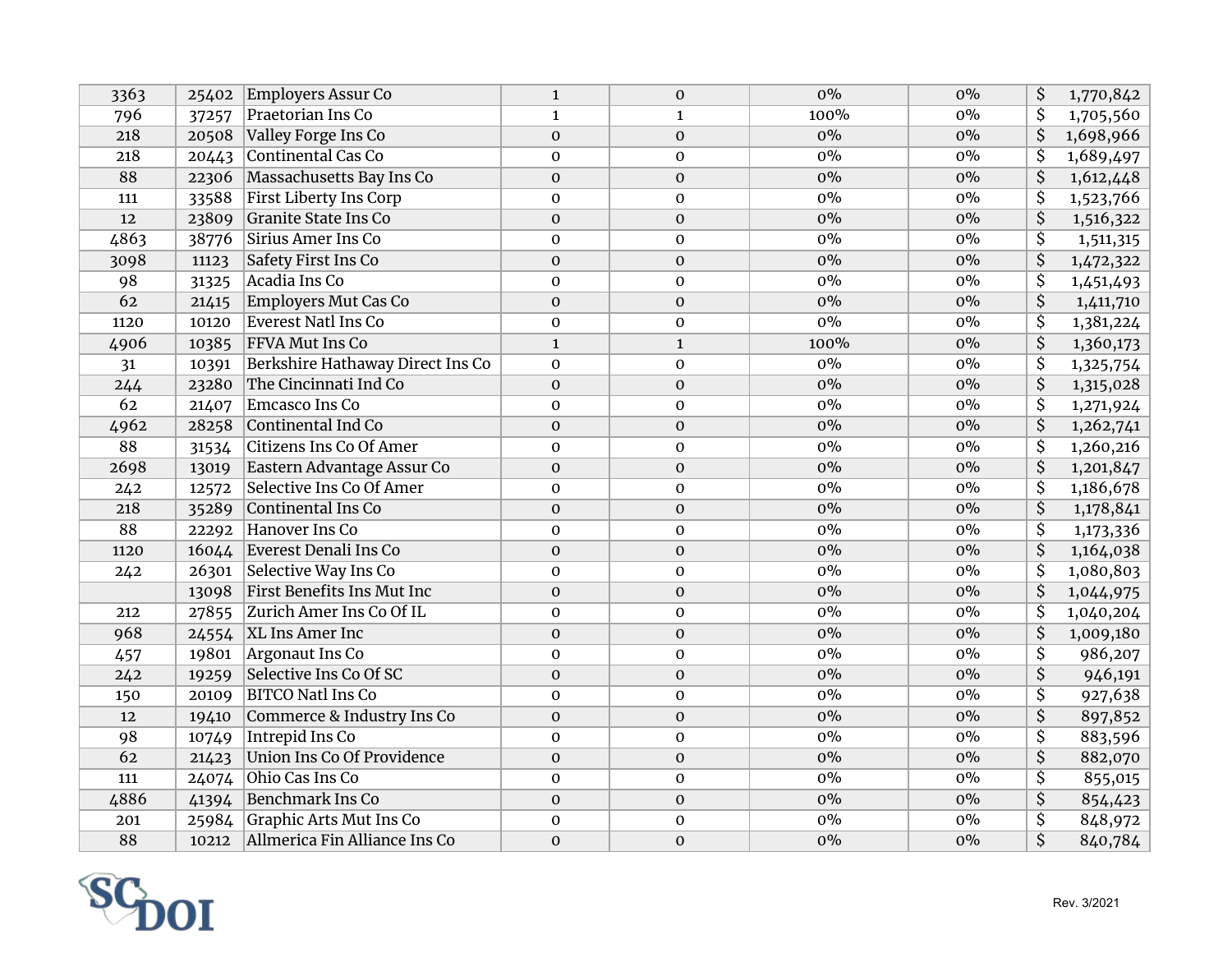| 244  | 28665 | The Cincinnati Cas Co                | $\Omega$     | $\mathbf{0}$     | $0\%$ | $0\%$ | \$                      | 836,954 |
|------|-------|--------------------------------------|--------------|------------------|-------|-------|-------------------------|---------|
| 4715 | 22551 | Mitsui Sumitomo Ins USA Inc          | $\Omega$     | $\mathbf{0}$     | $0\%$ | $0\%$ | \$                      | 828,276 |
| 218  | 20478 | National Fire Ins Co Of Hartford     | $\mathbf 0$  | $\mathbf 0$      | $0\%$ | $0\%$ | $\overline{\mathsf{S}}$ | 810,425 |
| 98   | 10804 | Continental Western Ins Co           | $\mathbf{0}$ | $\boldsymbol{0}$ | $0\%$ | $0\%$ | $\overline{\mathsf{S}}$ | 804,821 |
| 242  | 39926 | Selective Ins Co Of The Southeast    | $\mathbf{0}$ | $\mathbf 0$      | $0\%$ | $0\%$ | \$                      | 796,476 |
| 140  | 28223 | Nationwide Agribusiness Ins Co       | $\mathbf{0}$ | $\boldsymbol{0}$ | $0\%$ | $0\%$ | $\overline{\mathsf{S}}$ | 787,229 |
| 158  | 31348 | Crum & Forster Ind Co                | $\mathbf{0}$ | $\mathbf{0}$     | $0\%$ | $0\%$ | $\overline{\mathsf{S}}$ | 786,940 |
| 256  | 16608 | New York Marine & Gen Ins Co         | $\mathbf{O}$ | $\mathbf 0$      | $0\%$ | $0\%$ | \$                      | 786,898 |
| 228  | 24112 | Westfield Ins Co                     | $\mathbf{0}$ | $\mathbf 0$      | $0\%$ | $0\%$ | $\overline{\mathsf{S}}$ | 778,150 |
| 98   | 25224 | <b>Great Divide Ins Co</b>           | $\mathbf{0}$ | $\mathbf 0$      | $0\%$ | $0\%$ | $\overline{\mathsf{S}}$ | 731,646 |
| 3219 | 38997 | Sompo Amer Fire & Mar Ins Co Ame     | $\mathbf{0}$ | $\mathbf{0}$     | $0\%$ | $0\%$ | $\overline{\mathsf{S}}$ | 726,738 |
| 7    | 28304 | Federated Serv Ins Co                | $\mathbf{0}$ | $\mathbf{O}$     | $0\%$ | $0\%$ | $\overline{\mathsf{S}}$ | 715,939 |
|      | 26468 | Southern Mut Church Ins Co           | $\Omega$     | $\mathbf 0$      | $0\%$ | $0\%$ | $\overline{\mathsf{S}}$ | 706,625 |
|      | 11573 | <b>Accident Ins Co Inc</b>           | $\mathbf{0}$ | $\mathbf 0$      | $0\%$ | $0\%$ | \$                      | 701,407 |
| 98   | 25844 | Union Ins Co                         | $\mathbf 0$  | $\mathbf{0}$     | $0\%$ | $0\%$ | $\overline{\mathsf{S}}$ | 675,719 |
| 748  | 18023 | <b>Star Ins Co</b>                   | $\mathbf{0}$ | $\mathbf 0$      | $0\%$ | $0\%$ | \$                      | 659,667 |
| 150  | 11371 | <b>Great West Cas Co</b>             | $\mathbf{0}$ | $\mathbf 0$      | $0\%$ | $0\%$ | \$                      | 653,166 |
| 175  | 25127 | State Auto Prop & Cas Ins Co         | $\Omega$     | $\mathbf{0}$     | $0\%$ | $0\%$ | \$                      | 629,926 |
| 212  | 26247 | American Guar & Liab Ins             | $\Omega$     | $\mathbf 0$      | $0\%$ | $0\%$ | \$                      | 621,561 |
| 4715 | 20362 | Mitsui Sumitomo Ins Co of Amer       | $\mathbf{0}$ | $\mathbf 0$      | $0\%$ | $0\%$ | \$                      | 613,851 |
| 4670 | 16109 | <b>Starr Specialty Ins Co</b>        | $\mathbf{0}$ | $\mathbf 0$      | $0\%$ | $0\%$ | \$                      | 599,749 |
|      | 14090 | Carolina Mut Ins Inc                 | $\mathbf{0}$ | $\mathbf{O}$     | $0\%$ | $0\%$ | \$                      | 595,354 |
| 761  | 21849 | American Automobile Ins Co           | $\Omega$     | $\mathbf 0$      | $0\%$ | $0\%$ | \$                      | 593,406 |
| 201  | 12475 | Republic Franklin Ins Co             | $\Omega$     | $\boldsymbol{0}$ | $0\%$ | $0\%$ | \$                      | 566,786 |
| 3098 | 10945 | <b>Tokio Marine Amer Ins Co</b>      | $\mathbf{0}$ | $\boldsymbol{0}$ | $0\%$ | $0\%$ | \$                      | 557,505 |
| 98   | 23612 | Midwest Employers Cas Co             | $\mathbf 0$  | $\boldsymbol{0}$ | $0\%$ | $0\%$ | \$                      | 555,250 |
| 242  | 13730 | Selective Ins Co Of NY               | $\mathbf 0$  | $\boldsymbol{0}$ | $0\%$ | $0\%$ | \$                      | 541,993 |
| 31   | 20931 | Wellfleet NY Ins Co                  | $\mathbf 0$  | $\mathbf{O}$     | $0\%$ | $0\%$ | \$                      | 517,923 |
| 158  | 21113 | <b>United States Fire Ins Co</b>     | $\mathbf{0}$ | $\mathbf{0}$     | $0\%$ | $0\%$ | \$                      | 513,091 |
| 785  | 38970 | Markel Ins Co                        | $\mathbf 0$  | $\boldsymbol{0}$ | $0\%$ | $0\%$ | \$                      | 508,955 |
| 228  | 24120 | <b>Westfield Natl Ins Co</b>         | $\mathbf 0$  | $\mathbf 0$      | $0\%$ | $0\%$ | \$                      | 507,181 |
| 473  | 29939 | Main St Amer Assur Co                | $\mathbf{1}$ | $\mathbf{O}$     | $0\%$ | $0\%$ | \$                      | 502,492 |
|      | 12839 | MidSouth Mut Ins Co                  | $\mathbf 0$  | $\mathbf 0$      | $0\%$ | $0\%$ | \$                      | 500,123 |
| 244  | 10677 | The Cincinnati Ins Co                | $\mathbf{0}$ | $\mathbf{0}$     | $0\%$ | $0\%$ | $\overline{\mathsf{S}}$ | 498,327 |
| 775  | 13714 | Pharmacists Mut Ins Co               | $\mathbf{0}$ | $\mathbf{0}$     | $0\%$ | $0\%$ | \$                      | 495,472 |
| 3363 | 11512 | <b>Employers Compensation Ins Co</b> | $\mathbf 0$  | $\boldsymbol{0}$ | $0\%$ | $0\%$ | \$                      | 488,154 |
| 1309 |       | 10984 Ansur Amer Ins                 | $\mathbf{0}$ | $\mathbf{0}$     | $0\%$ | $0\%$ | \$                      | 484,213 |

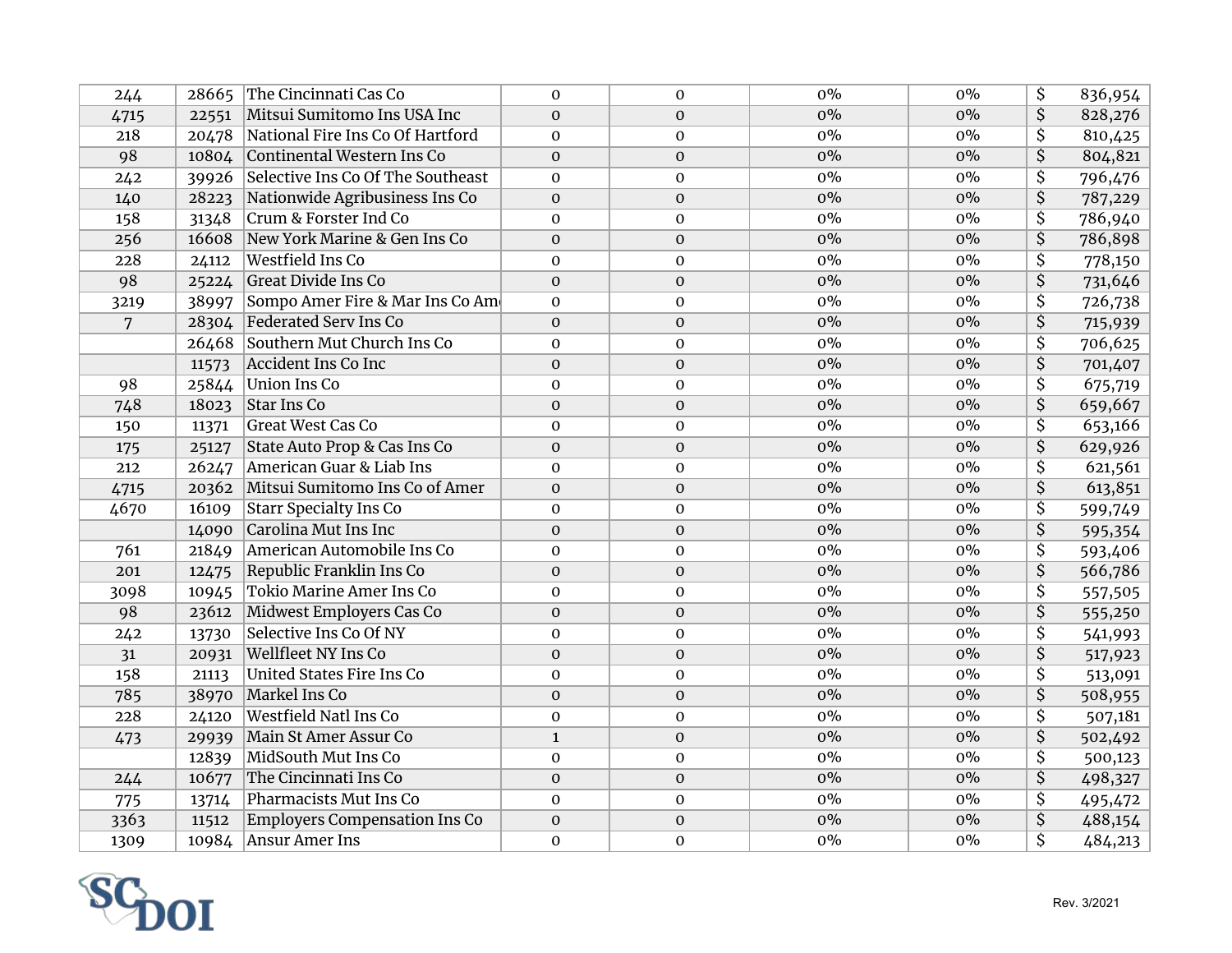| 169  | 13978 | Florists Mut Ins Co                | $\mathbf{0}$     | $\mathbf{O}$     | $0\%$ | $0\%$ | \$                      | 481,851 |
|------|-------|------------------------------------|------------------|------------------|-------|-------|-------------------------|---------|
| 175  | 25135 | <b>State Automobile Mut Ins Co</b> | $\mathbf{0}$     | $\mathbf{0}$     | $0\%$ | $0\%$ | $\overline{\mathsf{S}}$ | 474,804 |
| 413  | 42617 | MAG Mut Ins Co                     | $\boldsymbol{0}$ | $\mathbf 0$      | $0\%$ | $0\%$ | \$                      | 472,198 |
| 7    | 16024 | <b>Federated Reserve Ins Co</b>    | $\mathbf 0$      | $\mathbf 0$      | $0\%$ | $0\%$ | $\overline{\mathsf{S}}$ | 471,115 |
| 150  | 24139 | Old Republic Gen Ins Corp          | $\boldsymbol{0}$ | $\boldsymbol{0}$ | $0\%$ | $0\%$ | \$                      | 460,726 |
| 88   | 42552 | Nova Cas Co                        | $\mathbf 0$      | $\boldsymbol{0}$ | $0\%$ | $0\%$ | \$                      | 458,691 |
| 98   | 21784 | Firemens Ins Co Of Washington DC   | $\mathbf{0}$     | $\boldsymbol{0}$ | $0\%$ | $0\%$ | $\overline{\mathsf{S}}$ | 457,825 |
|      | 12773 | <b>Prescient Natl Ins Co</b>       | $\mathbf 0$      | $\mathbf 0$      | $0\%$ | $0\%$ | \$                      | 446,055 |
| 785  | 22608 | National Specialty Ins Co          | $\mathbf{0}$     | $\boldsymbol{0}$ | $0\%$ | $0\%$ | \$                      | 441,527 |
| 796  | 24414 | General Cas Co Of WI               | $\mathbf 0$      | $\mathbf 0$      | $0\%$ | $0\%$ | \$                      | 439,228 |
| 201  | 25976 | Utica Mut Ins Co                   | $\mathbf{O}$     | $\mathbf 0$      | $0\%$ | $0\%$ | $\overline{\mathsf{S}}$ | 437,830 |
| 111  | 24066 | American Fire & Cas Co             | $\mathbf{0}$     | $\mathbf{0}$     | $0\%$ | $0\%$ | $\overline{\mathsf{S}}$ | 424,943 |
| 626  | 20397 | Vigilant Ins Co                    | $\mathbf{0}$     | $\mathbf{O}$     | $0\%$ | $0\%$ | $\overline{\mathsf{S}}$ | 422,550 |
| 681  | 39152 | Service Amer Ind Co                | $\mathbf 0$      | $\mathbf{O}$     | $0\%$ | $0\%$ | $\overline{\mathsf{S}}$ | 420,797 |
| 175  | 41653 | Milbank Ins Co                     | $\mathbf{0}$     | $\mathbf{O}$     | $0\%$ | $0\%$ | \$                      | 419,930 |
| 158  | 13269 | Zenith Ins Co                      | $\mathbf 0$      | $\mathbf 0$      | $0\%$ | $0\%$ | \$                      | 406,876 |
|      | 10699 | <b>FHM</b> Ins Co                  | $\mathbf 0$      | $\mathbf 0$      | $0\%$ | $0\%$ | \$                      | 400,074 |
| 457  | 35505 | Rockwood Cas Ins Co                | $\mathbf{0}$     | $\mathbf 0$      | $0\%$ | $0\%$ | \$                      | 398,331 |
| 84   | 21172 | Vanliner Ins Co                    | $\mathbf{0}$     | $\boldsymbol{0}$ | $0\%$ | $0\%$ | $\overline{\mathsf{S}}$ | 381,103 |
| 158  | 21105 | North River Ins Co                 | $\mathbf{0}$     | $\mathbf 0$      | $0\%$ | $0\%$ | \$                      | 379,673 |
| 140  | 23787 | Nationwide Mut Ins Co              | $\mathbf{0}$     | $\mathbf{0}$     | $0\%$ | $0\%$ | \$                      | 378,794 |
| 594  | 19984 | <b>ACIG Ins Co</b>                 | $\mathbf 0$      | $\mathbf 0$      | $0\%$ | $0\%$ | \$                      | 359,022 |
|      | 11134 | <b>Rural Trust Ins Co</b>          | $\mathbf{0}$     | $\mathbf 0$      | $0\%$ | $0\%$ | \$                      | 351,969 |
| 626  | 18279 | <b>Bankers Standard Ins Co</b>     | $\mathbf 0$      | $\pmb{0}$        | $0\%$ | $0\%$ | \$                      | 346,021 |
| 150  | 41424 | Pennsylvania Manufacturers Ind Co  | $\mathbf{0}$     | $\mathbf 0$      | $0\%$ | $0\%$ | \$                      | 343,713 |
|      | 38300 | Samsung Fire & Marine Ins Co Ltd   | $\mathbf 0$      | $\mathbf 0$      | $0\%$ | $0\%$ | \$                      | 335,844 |
| 1120 | 16045 | <b>Everest Premier Ins Co</b>      | $\mathbf{1}$     | $\mathbf 0$      | $0\%$ | $0\%$ | \$                      | 331,659 |
| 140  | 11991 | National Cas Co                    | $\mathbf{0}$     | $\mathbf 0$      | $0\%$ | $0\%$ | \$                      | 323,354 |
| 140  | 42587 | Depositors Ins Co                  | $\mathbf 0$      | $\boldsymbol{0}$ | $0\%$ | $0\%$ | \$                      | 319,840 |
| 761  | 21873 | <b>Firemans Fund Ins Co</b>        | $\mathbf 0$      | $\pmb{0}$        | $0\%$ | $0\%$ | \$                      | 316,747 |
| 1147 | 40517 | <b>WCF Natl Ins Co</b>             | $\mathbf 0$      | $\boldsymbol{0}$ | $0\%$ | $0\%$ | \$                      | 315,739 |
| 3494 | 31925 | Falls Lake Natl Ins Co             | $\mathbf 0$      | $\boldsymbol{0}$ | $0\%$ | $0\%$ | \$                      | 313,191 |
| 447  | 14141 | Harford Mut Ins Co                 | $\boldsymbol{0}$ | $\mathbf 0$      | $0\%$ | $0\%$ | \$                      | 312,977 |
| 271  | 14990 | Pennsylvania Natl Mut Cas Ins Co   | $\mathbf{0}$     | $\mathbf{O}$     | $0\%$ | $0\%$ | \$                      | 312,013 |
| 473  | 14788 | NGM Ins Co                         | $\mathbf{0}$     | $\mathbf{O}$     | $0\%$ | $0\%$ | \$                      | 309,408 |
| 4904 | 27154 | <b>Atlantic Specialty Ins Co</b>   | $\mathbf 0$      | $\mathbf 0$      | $0\%$ | $0\%$ | \$                      | 306,072 |
| 473  | 40231 | Old Dominion Ins Co                | $\mathbf{O}$     | $\boldsymbol{0}$ | $0\%$ | $0\%$ | $\overline{\mathsf{S}}$ | 305,952 |

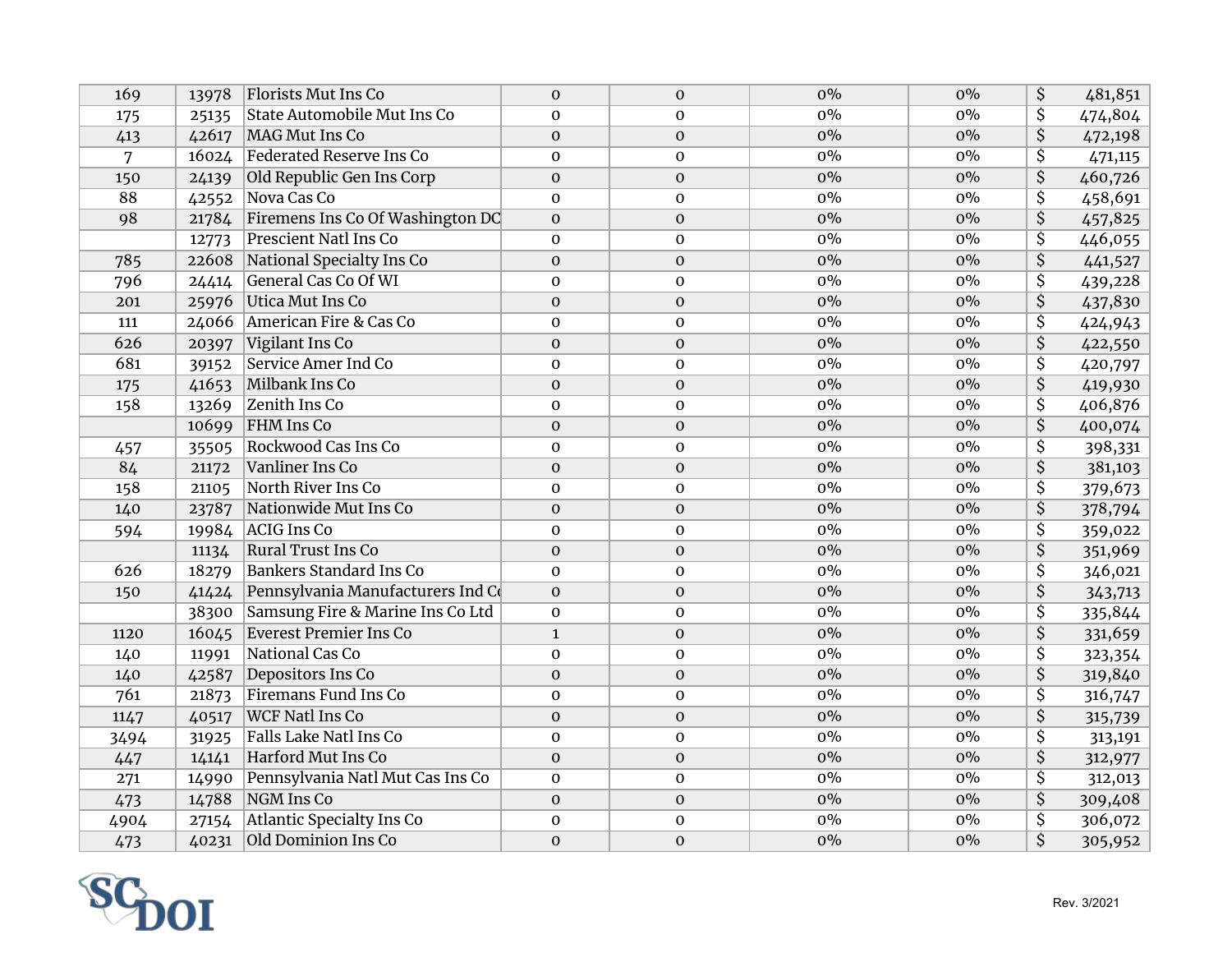| 140  | 18961 | Crestbrook Ins Co               | $\mathbf 0$  | $\mathbf{0}$     | $0\%$ | $0\%$ | \$                      | 297,546 |
|------|-------|---------------------------------|--------------|------------------|-------|-------|-------------------------|---------|
|      | 11600 | Frank Winston Crum Ins Co       | $\mathbf{1}$ | $\mathbf{0}$     | $0\%$ | $0\%$ | \$                      | 295,503 |
| 250  | 26867 | Southern Ins Co Of VA           | $\pmb{0}$    | $\mathbf 0$      | $0\%$ | $0\%$ | $\overline{\mathsf{S}}$ | 291,488 |
| 626  | 35181 | <b>Executive Risk Ind Inc</b>   | $\mathbf{O}$ | $\boldsymbol{0}$ | $0\%$ | $0\%$ | \$                      | 288,946 |
| 140  | 37877 | Nationwide Prop & Cas Ins Co    | $\mathbf 0$  | $\mathbf{O}$     | $0\%$ | $0\%$ | \$                      | 284,535 |
| 36   | 20230 | Central Mut Ins Co              | $\mathbf{O}$ | $\boldsymbol{0}$ | $0\%$ | $0\%$ | $\overline{\mathsf{S}}$ | 281,268 |
| 303  | 15032 | Guideone Mut Ins Co             | $\mathbf{0}$ | $\mathbf{0}$     | $0\%$ | $0\%$ | $\overline{\mathsf{S}}$ | 280,024 |
| 271  | 32441 | Penn Natl Security Ins Co       | $\mathbf{O}$ | $\mathbf 0$      | $0\%$ | $0\%$ | \$                      | 276,233 |
| 225  | 28886 | Transguard Ins Co Of Amer Inc   | $\mathbf 0$  | $\boldsymbol{0}$ | $0\%$ | $0\%$ | $\overline{\mathsf{S}}$ | 275,256 |
| 111  | 44393 | <b>West Amer Ins Co</b>         | $\mathbf{O}$ | $\mathbf 0$      | $0\%$ | $0\%$ | $\overline{\mathsf{S}}$ | 273,440 |
|      | 28535 | Triangle Ins Co Inc             | $\mathbf{0}$ | $\mathbf 0$      | $0\%$ | $0\%$ | $\overline{\mathsf{S}}$ | 272,480 |
|      | 10642 | Cherokee Ins Co                 | $\mathbf{0}$ | $\mathbf{O}$     | $0\%$ | $0\%$ | $\overline{\mathsf{S}}$ | 270,565 |
| 626  | 20346 | Pacific Ind Co                  | $\mathbf 0$  | $\mathbf 0$      | $0\%$ | $0\%$ | $\overline{\mathsf{S}}$ | 251,151 |
| 201  | 10687 | <b>Utica Natl Assur Co</b>      | $\mathbf{0}$ | $\mathbf 0$      | $0\%$ | $0\%$ | \$                      | 250,853 |
| 250  | 13692 | Donegal Mut Ins Co              | $\mathbf 0$  | $\mathbf 0$      | $0\%$ | $0\%$ | $\overline{\mathsf{S}}$ | 249,603 |
| 84   | 33723 | <b>Great Amer Spirit Ins Co</b> | $\mathbf{0}$ | $\boldsymbol{0}$ | $0\%$ | $0\%$ | \$                      | 246,052 |
| 761  | 21881 | <b>National Surety Corp</b>     | $\mathbf{0}$ | $\mathbf 0$      | $0\%$ | $0\%$ | \$                      | 236,630 |
|      | 31232 | <b>Work First Cas Co</b>        | $\mathbf{0}$ | $\mathbf{0}$     | $0\%$ | $0\%$ | \$                      | 235,027 |
| 1302 | 16632 | National Builders Ins Co        | $\mathbf 0$  | $\boldsymbol{0}$ | $0\%$ | $0\%$ | \$                      | 229,025 |
| 31   | 34630 | Oak River Ins Co                | $\mathbf{0}$ | $\mathbf 0$      | $0\%$ | $0\%$ | \$                      | 215,608 |
| 98   | 38911 | <b>Berkley Natl Ins Co</b>      | $\mathbf{0}$ | $\boldsymbol{0}$ | $0\%$ | $0\%$ | \$                      | 214,027 |
| 98   | 31003 | Tri State Ins Co Of MN          | $\mathbf{0}$ | $\mathbf{O}$     | $0\%$ | $0\%$ | \$                      | 208,678 |
|      | 15709 | Southern States Ins Exch        | $\mathbf{0}$ | $\mathbf 0$      | $0\%$ | $0\%$ | \$                      | 204,569 |
| 169  | 21180 | <b>Sentry Select Ins Co</b>     | $\Omega$     | $\boldsymbol{0}$ | $0\%$ | $0\%$ | \$                      | 201,431 |
| 228  | 19992 | American Select Ins Co          | $\mathbf 0$  | $\boldsymbol{0}$ | $0\%$ | $0\%$ | \$                      | 199,257 |
| 250  | 15172 | Southern Mut Ins Co             | $\mathbf 0$  | $\boldsymbol{0}$ | $0\%$ | $0\%$ | \$                      | 178,013 |
| 140  | 23779 | Nationwide Mut Fire Ins Co      | $\mathbf 0$  | $\boldsymbol{0}$ | $0\%$ | $0\%$ | \$                      | 170,472 |
| 84   | 41106 | Triumphe Cas Co                 | $\mathbf 0$  | $\boldsymbol{0}$ | $0\%$ | $0\%$ | $\overline{\mathsf{S}}$ | 166,882 |
| 98   | 36684 | <b>Riverport Ins Co</b>         | $\mathbf{0}$ | $\mathbf 0$      | $0\%$ | $0\%$ | \$                      | 164,867 |
| 4906 | 16236 | FFVA Select Ins Co              | $\mathbf 0$  | $\boldsymbol{0}$ | $0\%$ | $0\%$ | $\overline{\mathsf{S}}$ | 162,684 |
| 84   | 26344 | <b>Great Amer Assur Co</b>      | $\mathbf 0$  | $\pmb{0}$        | $0\%$ | $0\%$ | \$                      | 157,291 |
| 867  | 12416 | Protective Ins Co               | $\mathbf 0$  | $\boldsymbol{0}$ | $0\%$ | $0\%$ | \$                      | 154,999 |
| 626  | 22748 | Pacific Employers Ins Co        | $\mathbf{1}$ | $\mathbf{1}$     | 100%  | $0\%$ | \$                      | 154,617 |
| 783  | 13056 | <b>RLI</b> Ins Co               | $\mathbf{0}$ | $\mathbf{0}$     | $0\%$ | $0\%$ | $\overline{\mathsf{S}}$ | 152,086 |
| 867  | 40460 | Sagamore Ins Co                 | $\mathbf{0}$ | $\mathbf{O}$     | $0\%$ | $0\%$ | \$                      | 150,813 |
| 796  | 27740 | North Pointe Ins Co             | $\mathbf 0$  | $\boldsymbol{0}$ | $0\%$ | $0\%$ | \$                      | 142,710 |
| 748  |       | 25780 Williamsburg Natl Ins Co  | $\mathbf{0}$ | $\mathbf 0$      | $0\%$ | $0\%$ | \$                      | 142,516 |

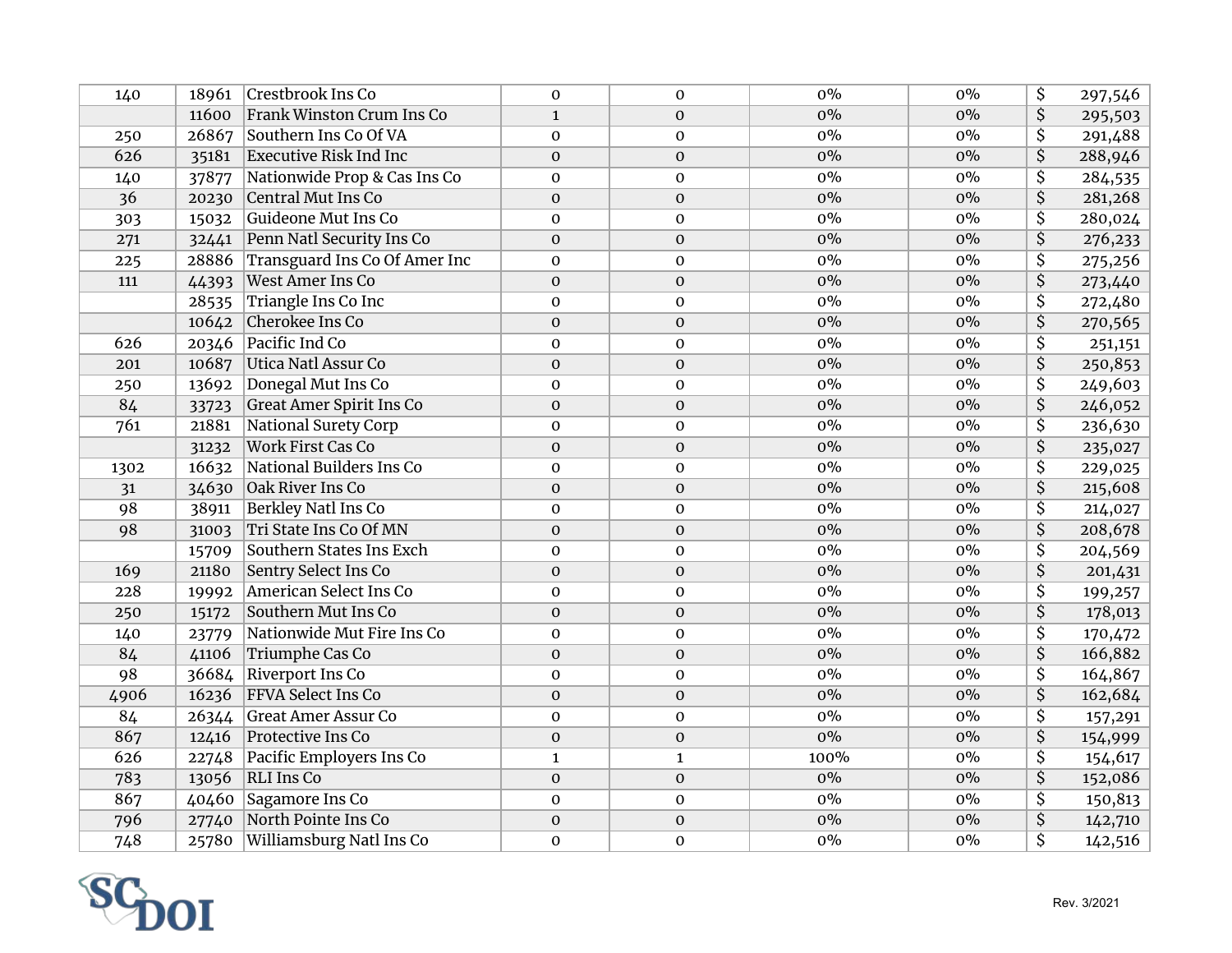| 62   | 25186 | Emc Prop & Cas Ins Co            | $\mathbf{0}$     | $\mathbf{O}$     | $0\%$ | $0\%$ | \$                      | 139,706 |
|------|-------|----------------------------------|------------------|------------------|-------|-------|-------------------------|---------|
|      | 15350 | West Bend Mut Ins Co             | $\mathbf{0}$     | $\mathbf{0}$     | $0\%$ | $0\%$ | $\overline{\mathsf{S}}$ | 133,699 |
| 447  | 40100 | <b>Firstline Ins Co</b>          | $\mathbf 0$      | $\mathbf 0$      | $0\%$ | $0\%$ | \$                      | 130,003 |
| 4904 | 14190 | <b>OBI Natl Ins Co</b>           | $\mathbf 0$      | $\mathbf 0$      | $0\%$ | $0\%$ | $\overline{\mathsf{S}}$ | 129,415 |
| 140  | 19100 | Amco Ins Co                      | $\boldsymbol{0}$ | $\boldsymbol{0}$ | $0\%$ | $0\%$ | \$                      | 128,638 |
| 968  | 22322 | <b>Greenwich Ins Co</b>          | $\mathbf 0$      | $\boldsymbol{0}$ | $0\%$ | $0\%$ | $\overline{\mathsf{S}}$ | 113,250 |
| 31   | 14702 | Eastguard Ins Co                 | $\mathbf{0}$     | $\boldsymbol{0}$ | $0\%$ | $0\%$ | $\overline{\mathsf{S}}$ | 100,037 |
| 111  | 26042 | Wausau Underwriters Ins Co       | $\mathbf{0}$     | $\mathbf 0$      | $0\%$ | $0\%$ | \$                      | 94,905  |
|      | 11075 | Lion Ins Co                      | $\mathbf{0}$     | $\mathbf{0}$     | $0\%$ | $0\%$ | \$                      | 92,459  |
| 140  | 23582 | Harleysville Ins Co              | $\mathbf 0$      | $\mathbf 0$      | $0\%$ | $0\%$ | \$                      | 84,003  |
| 84   | 32620 | National Interstate Ins Co       | $\mathbf{O}$     | $\mathbf 0$      | $0\%$ | $0\%$ | \$                      | 79,838  |
| 140  | 42579 | Allied Prop & Cas Ins Co         | $\mathbf{0}$     | $\mathbf{0}$     | $0\%$ | $0\%$ | $\overline{\mathsf{S}}$ | 77,838  |
| 457  | 19828 | Argonaut Midwest Ins Co          | $\mathbf{0}$     | $\mathbf{0}$     | $0\%$ | $0\%$ | $\overline{\mathsf{S}}$ | 75,874  |
| 12   | 40258 | <b>AIG Assur Co</b>              | $\mathbf 0$      | $\mathbf{0}$     | $0\%$ | $0\%$ | $\overline{\mathsf{S}}$ | 71,992  |
| 36   | 20222 | All Amer Ins Co                  | $\mathbf{0}$     | $\mathbf{O}$     | $0\%$ | $0\%$ | \$                      | 66,621  |
| 140  | 26182 | Harleysville Worcester Ins Co    | $\mathbf 0$      | $\mathbf 0$      | $0\%$ | $0\%$ | \$                      | 59,179  |
| 98   | 29580 | Berkley Regional Ins Co          | $\mathbf{0}$     | $\mathbf 0$      | $0\%$ | $0\%$ | \$                      | 58,839  |
| 626  | 20303 | <b>Great Northern Ins Co</b>     | $\mathbf{0}$     | $\mathbf 0$      | $0\%$ | $0\%$ | \$                      | 54,559  |
| 680  | 26869 | Silver Oak Cas Inc               | $\mathbf{0}$     | $\boldsymbol{0}$ | $0\%$ | $0\%$ | \$                      | 44,894  |
| 3098 | 32301 | <b>TNUS Ins Co</b>               | $\mathbf{0}$     | $\mathbf 0$      | $0\%$ | $0\%$ | \$                      | 41,995  |
| 140  | 10723 | Nationwide Assur Co              | $\mathbf{0}$     | $\mathbf{0}$     | $0\%$ | $0\%$ | \$                      | 38,181  |
| 1332 | 11149 | Maine Employers Mut Ins Co       | $\mathbf 0$      | $\mathbf 0$      | $0\%$ | $0\%$ | \$                      | 35,845  |
| 796  | 24449 | Regent Ins Co                    | $\mathbf{0}$     | $\mathbf 0$      | $0\%$ | $0\%$ | \$                      | 35,657  |
| 3548 | 35386 | Fidelity & Guar Ins Co           | $\mathbf 0$      | $\mathbf 0$      | $0\%$ | $0\%$ | \$                      | 32,214  |
| 473  | 27138 | Midvale Ind Co                   | $\mathbf{0}$     | $\mathbf 0$      | $0\%$ | $0\%$ | \$                      | 32,212  |
| 968  | 12866 | THE Ins Co                       | $\mathbf 0$      | $\mathbf 0$      | $0\%$ | $0\%$ | \$                      | 31,525  |
| 4904 | 15645 | <b>OBI</b> Amer Ins Co           | $\mathbf 0$      | $\mathbf 0$      | $0\%$ | $0\%$ | \$                      | 31,086  |
| 4664 | 12873 | Privilege Underwriters Recp Exch | $\mathbf 0$      | $\mathbf 0$      | $0\%$ | $0\%$ | \$                      | 30,328  |
| 12   | 19402 | <b>AIG Prop Cas Co</b>           | $\mathbf 0$      | $\boldsymbol{0}$ | $0\%$ | $0\%$ | \$                      | 30,162  |
| 31   | 32280 | Wellfleet Ins Co                 | $\mathbf 0$      | $\pmb{0}$        | $0\%$ | $0\%$ | \$                      | 28,394  |
| 1208 | 36307 | Gray Ins Co                      | $\mathbf 0$      | $\boldsymbol{0}$ | $0\%$ | $0\%$ | \$                      | 25,514  |
| 303  | 42803 | Guideone Elite Ins Co            | $\mathbf 0$      | $\mathbf 0$      | $0\%$ | $0\%$ | \$                      | 24,455  |
| 140  | 23760 | Nationwide Gen Ins Co            | $\mathbf 0$      | $\mathbf 0$      | $0\%$ | $0\%$ | \$                      | 22,548  |
| 626  | 20699 | Ace Prop & Cas Ins Co            | $\mathbf{0}$     | $\mathbf{O}$     | $0\%$ | $0\%$ | \$                      | 22,508  |
| 111  | 24198 | Peerless Ins Co                  | $\mathbf{0}$     | $\mathbf{O}$     | $0\%$ | $0\%$ | $\overline{\mathsf{S}}$ | 20,602  |
| 84   | 16691 | <b>Great Amer Ins Co</b>         | $\mathbf 0$      | $\mathbf 0$      | $0\%$ | $0\%$ | \$                      | 18,537  |
| 175  | 30945 | Plaza Ins Co                     | $\mathbf{O}$     | $\boldsymbol{0}$ | $0\%$ | $0\%$ | $\overline{\mathsf{S}}$ | 16,173  |